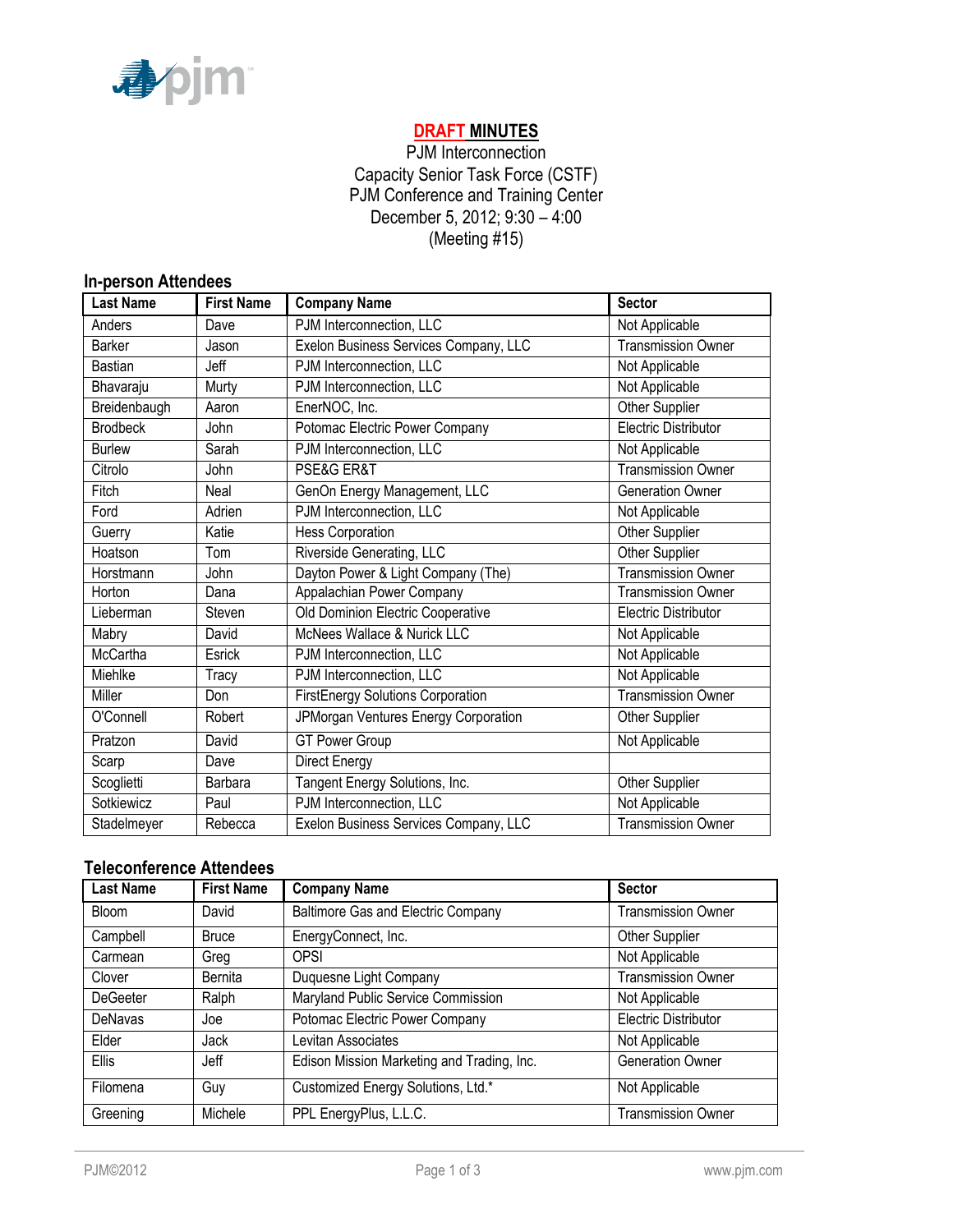

| Griffiths  | Daniel  | Enerwise Global Technologies, Inc.             | <b>Other Supplier</b>     |
|------------|---------|------------------------------------------------|---------------------------|
| Hanson     | Mark    | Illinois Commerce Commission                   | Not Applicable            |
| Hebert     | Damase  | Gabel Associates                               | Not Applicable            |
| Hirsch     | Stephen | Downes Associates, Inc.                        | Other Supplier            |
| Huntoon    | Stephen | NextEra Energy Power Marketing, LLC            | <b>Generation Owner</b>   |
| Hyzinski   | Thomas  | PPL EnergyPlus, L.L.C.                         | <b>Transmission Owner</b> |
| Johnson    | Carl    | Long Island Lighting Company d/b/a LIPA        | Other Supplier            |
| Kerecman   | Joseph  | Calpine Energy Services, L.P.                  | Not Applicable            |
| Kogut      | George  | New York Power Authority                       | <b>Transmission Owner</b> |
| Leiman     | John    | Virginia Electric & Power Company              | <b>Transmission Owner</b> |
| Mancuso    | Maria   | Baltimore Gas and Electric Company             | <b>Transmission Owner</b> |
| Manning    | James   | North Carolina Electric Membership Corporation | Electric Distributor      |
| Mosier     | Kevin   | Maryland Public Service Commission             | Not Applicable            |
| Norton     | Chris   | American Municipal Power, Inc.                 | Electric Distributor      |
| Rohrbach   | John    | Southern Maryland Electric Cooperative         | Electric Distributor      |
| Rutigliano | Tom     | Constellation NewEnergy, Inc.                  | Other Supplier            |
| Schofield  | William | Customized Energy Solutions, Inc.              | Not Applicable            |
| Sudhakara  | Raghu   | Rockland Electric Company (CIEP Load)          | <b>Transmission Owner</b> |
| Wilson     | James   | <b>Wilson Energy Economics</b>                 | Not Applicable            |

### **1. Administration (9:30 – 9:45)**

Ms. Burlew called the meeting to order. Ms. Miehlke called roll and reviewed the draft minutes from November  $19<sup>th</sup>$  (meeting #14). The minutes were unanimously approved without changes.

### **2. Multi-year Pricing Mechanism (9:45 – 12:00) [\(issue tracking\)](http://www.pjm.com/committees-and-groups/issue-tracking/issue-tracking-details.aspx?Issue=%7bB709F188-450F-4A06-A5EB-BD61B601C9EF%7d)**

Mr. Bastian presented RPM clearing examples under the proposed PJM solution requested by the group.

Mr. Hoatson of Riverside Generating, LLC led a discussion reviewing the multi-year pricing mechanism matrix.

## **3. Triennial Review Timing (12:45 – 1:15) [\(issue tracking\)](http://www.pjm.com/committees-and-groups/issue-tracking/issue-tracking-details.aspx?Issue=%7b46B1B663-44CF-4541-9403-631413A347B5%7d)**

Ms. Burlew reviewed the draft tariff and manual language reflecting the change in the RPM Review. After minor adjustments were made, the documents were approved.

### **4. Demand Response Issues (1:15 – 3:45) [\(issue tracking\)](http://www.pjm.com/committees-and-groups/issue-tracking/issue-tracking-details.aspx?Issue=%7b4777F504-03E3-4293-AF53-9AE91A2AB0A6%7d)**

Mr. Langbein and Ms Burlew reviewed the DR Matrix.

### **5. Future meeting dates**

| January 7, 2012   | $9:30 - 3:00$ | In-person & WebEx |
|-------------------|---------------|-------------------|
| January 23, 2012  | $9:30 - 4:00$ | In-person & WebEx |
| February 6, 2012  | $9:30 - 4:00$ | In-person & WebEx |
| February 20, 2012 | $9:30 - 4:00$ | In-person & WebEx |